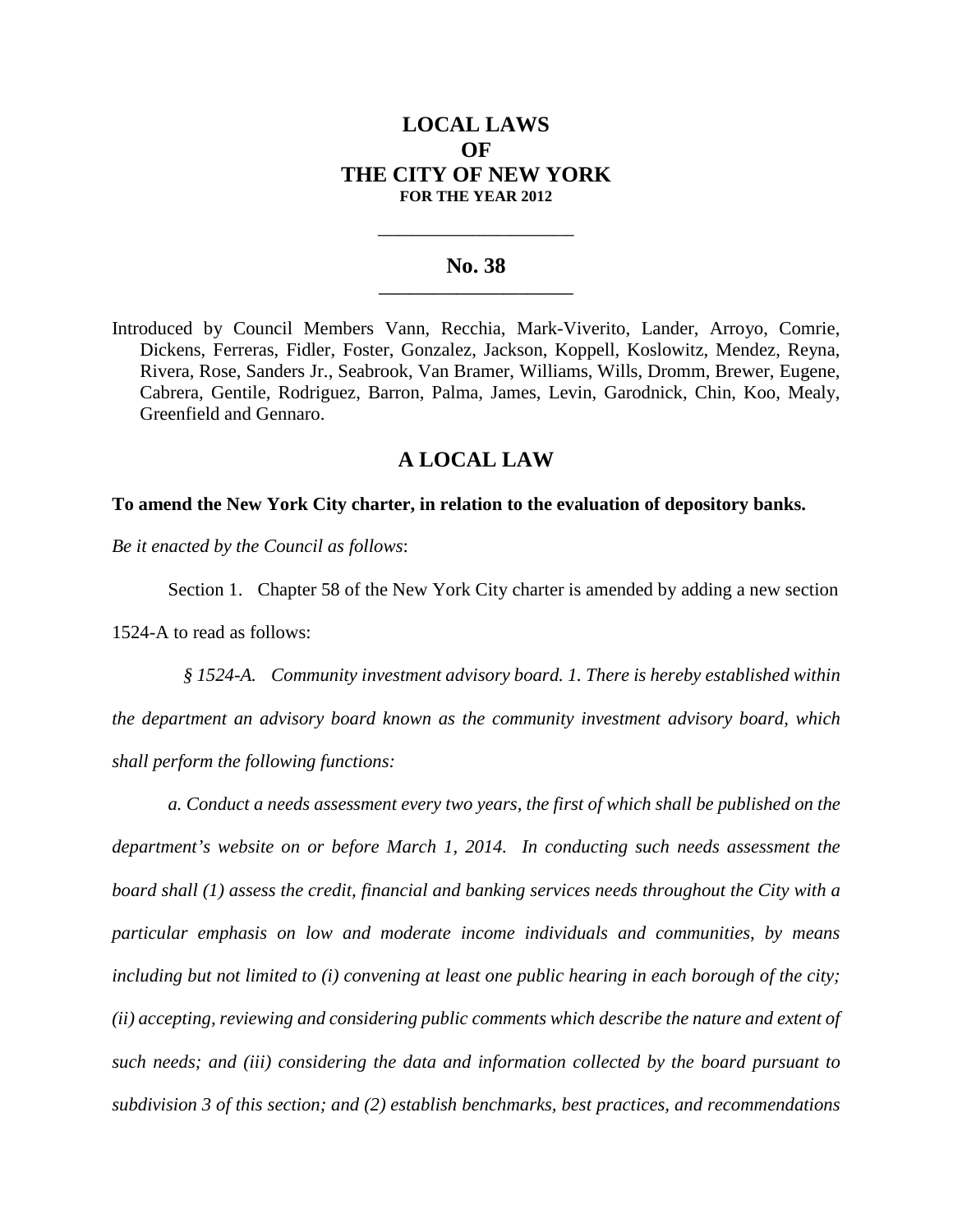*for meeting the needs identified in such needs assessment, by, among other things, considering the data and information collected by the board pursuant to subdivision 3 of this section; and*

*b. Issue an annual report in plain language, the first of which shall be published on the department's website and transmitted to the banking commission on or before March 1, 2015 and each March first thereafter, which may be considered by the banking commission in reviewing a bank's application for designation or redesignation as a deposit bank, covering the preceding fiscal year, which (i) addresses how each bank that is designated as a deposit bank pursuant to section 1524 of the charter is meeting the needs identified pursuant to paragraph a of this subdivision and subdivision 3 of this section, including an evaluation of how each bank performed relative to the benchmarks and best practices applicable to such bank as established by the board pursuant to the needs assessment required pursuant to paragraph a of this subdivision, (ii) identifies areas of improvement from past evaluations, where applicable, and areas where improvement is necessary, taking into account the information collected by the board pursuant to subdivision 3 of this section, (iii) specifically identifies any deposit bank's failure to provide information requested in writing by the board pursuant to subdivision 3 of this section that is applicable to such deposit bank, (iv) summarizes written comments submitted to the board pursuant to subdivision 4 of this section and the role played by such comments; and (v) summarizes, in tabular format, the data collected by the board pursuant to paragraphs a through g of subdivision 3 of this section, and to the extent not deemed confidential or proprietary by the bank, paragraph h, at the community district, borough, and citywide levels of aggregation. For purposes of this section, "fiscal year" shall mean the period from July first to June thirtieth.*

*2. The board shall consist of eight members who shall be: the mayor or his or her designee, the comptroller or his or her designee, the speaker of the council or his or her designee, the*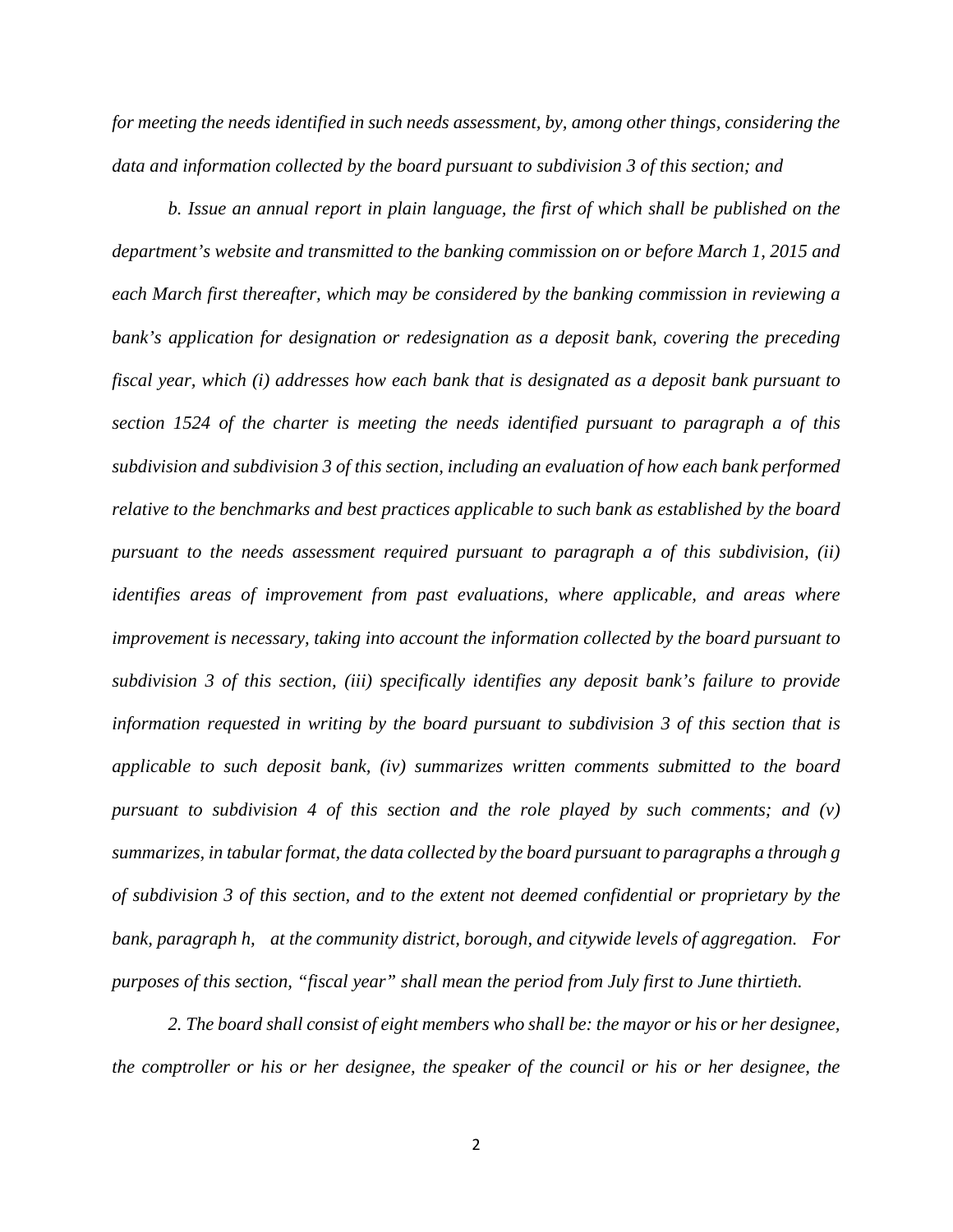*commissioner of the department of housing preservation and development, the commissioner of the department of finance, a member of a community-based organization whose principal purpose is community and/or economic development, or consumer protection who shall be designated by the speaker, a representative of an organization or association that represents small business owners who shall be designated by the speaker and a representative of the city banking industry who shall be designated by the mayor. The mayor, comptroller, speaker and commissioners shall serve for the duration of their tenure. The three nongovernmental members shall serve four years from the date of their appointment, or through the issuance of two needs assessments pursuant to paragraph a of subdivision 1 of this section, whichever is longer, and be eligible for reappointment; provided, however, that each member shall serve until his or her qualified successor is appointed. Any vacancy occurring other than by expiration of term shall be filled in the same manner as the original position was filled for the unexpired portion of the term. Members shall serve without compensation. The members of the board shall be appointed within sixty days of the effective date of the local law that added this section.*

*3. In performing its functions as set forth in subdivision 1 of this section, the board shall seek to collect and consider information at the census tract level, relating to the credit, financial and banking services needs throughout the City and the extent to which such needs are being met, including but not limited to, information, to the extent applicable, regarding each deposit bank's efforts to:*

*a. address the key credit and financial services needs of small businesses;*

*b. develop and offer financial services and products that are most needed by low and moderate income individuals and communities throughout the city and provide physical branches; c. provide funding, including construction and permanent loans and investments, for*

3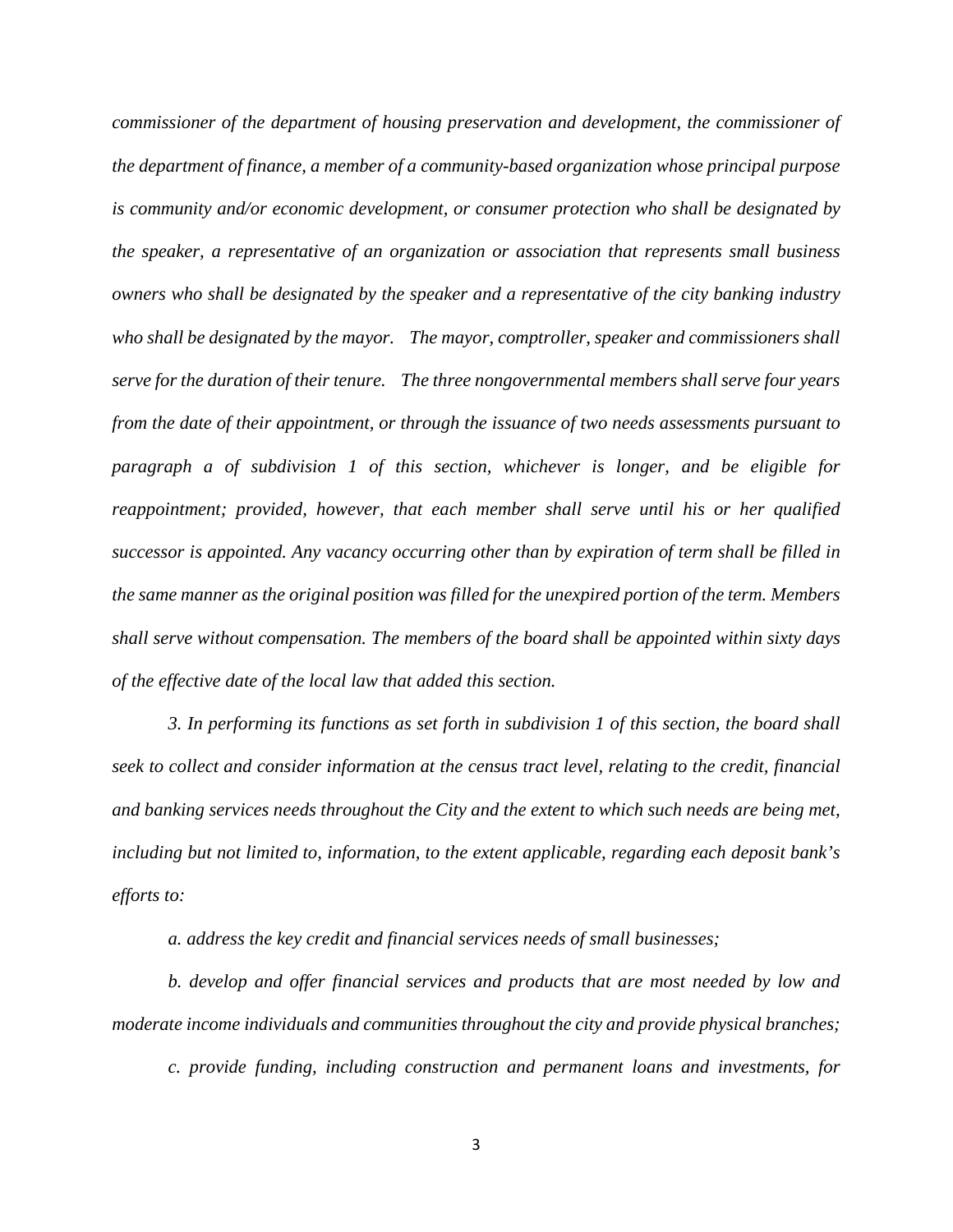*affordable housing and economic development projects in low and moderate income communities;*

*d. In the case of properties acquired by foreclosure and owned by the bank, reasonably address serious material and health and safety deficiencies in the maintenance and condition of the property;*

*e. conduct consumer outreach, settlement conferences, and similar actions relating to mortgage assistance and foreclosure prevention, and provide information, at the community district level to the board, relating to mortgage and foreclosure actions, including, but not limited to, total number of loans serviced and/or owned by the bank, total number of loans that are at least sixty days delinquent, total number of foreclosures commenced, total number of foreclosures prevented through loan modification, short sales, deeds in lieu of foreclosure or other mechanisms, total number of loan modifications applications, total number of loan modifications made and denied, and bank owned properties donated or sold at a discount;*

*f. partner in the community development efforts of the city;*

*g. positively impact on the city and its communities through activities including, but not limited to, philanthropic work and charitable giving; and*

*h. plan for and articulate how the bank will respond to the credit, financial and banking services needs of the city identified by the needs assessment pursuant to paragraph a of subdivision 1 of this section, as applicable to the bank's type and size.*

*In performing the needs assessment pursuant to paragraph a of subdivision 1 of this section, the board shall also consider, to the extent practicable, the information listed in paragraphs a through g of this subdivision relating to the efforts of the city's banking industry as a whole.*

*4. In preparation for each annual report pursuant to paragraph b of subdivision 1 of this*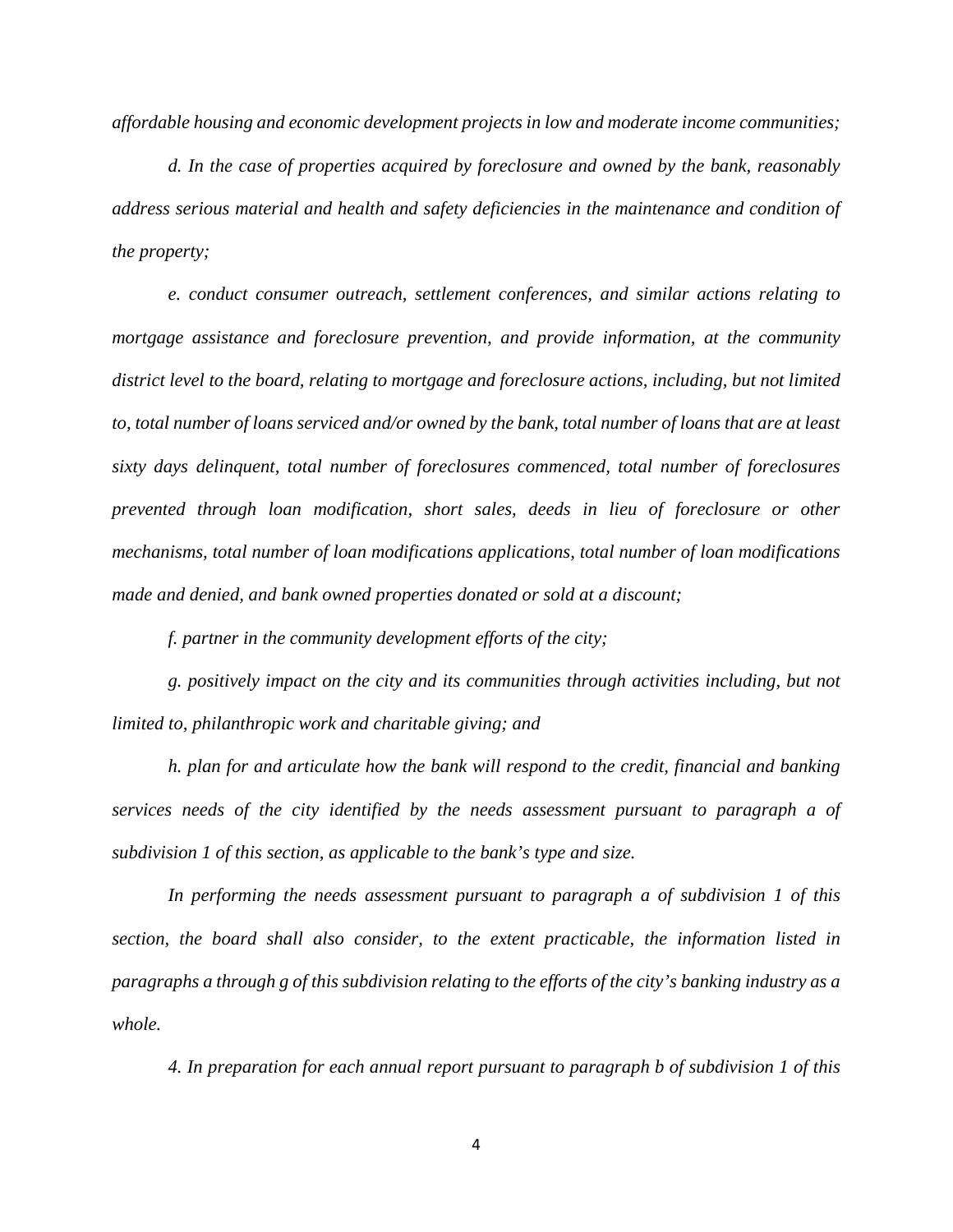*section, the board shall publish all information collected pursuant to paragraphs a through g of subdivision 3 of this section, and to the extent not deemed confidential or proprietary by the bank, paragraph h, summarized at the community district, borough, and citywide levels of aggregation, for each deposit bank on the department's website no later than November first of the year preceding the issuance of the report. At least thirty days after such publication, but no later than December fifteenth, the board shall hold a public hearing at which the public may testify concerning the efforts and extent to which the deposit banks are meaningfully addressing the credit and financial needs throughout the city. The board shall also take written comments for at least thirty days preceding such public hearing.*

*5. On or before March 1, 2013 and on or before March 1, 2014, the board shall publish on the department's website, for each deposit bank, the information collected pursuant to paragraphs a through g of subdivision 3 of this section, and to the extent not deemed confidential or proprietary by the bank, paragraph h, summarized at the community district, borough, and citywide levels of aggregation. Each such publication of information shall specifically identify any deposit bank's failure to provide information requested in writing by the board pursuant to subdivision 3 of this section that is applicable to such deposit bank.*

§2. Subdivision 1 of section 1524 of the New York City charter is amended to read as follows:

1. The banking commission which consists of the mayor, the commissioner and the comptroller shall, by majority vote, by written notice to the commissioner, designate the banks or trust companies in which all moneys of the city shall be deposited, and may by like notice in writing from time to time change the banks and trust companies thus designated. *The banking commission shall notify the council within thirty days of receiving an application for designation*